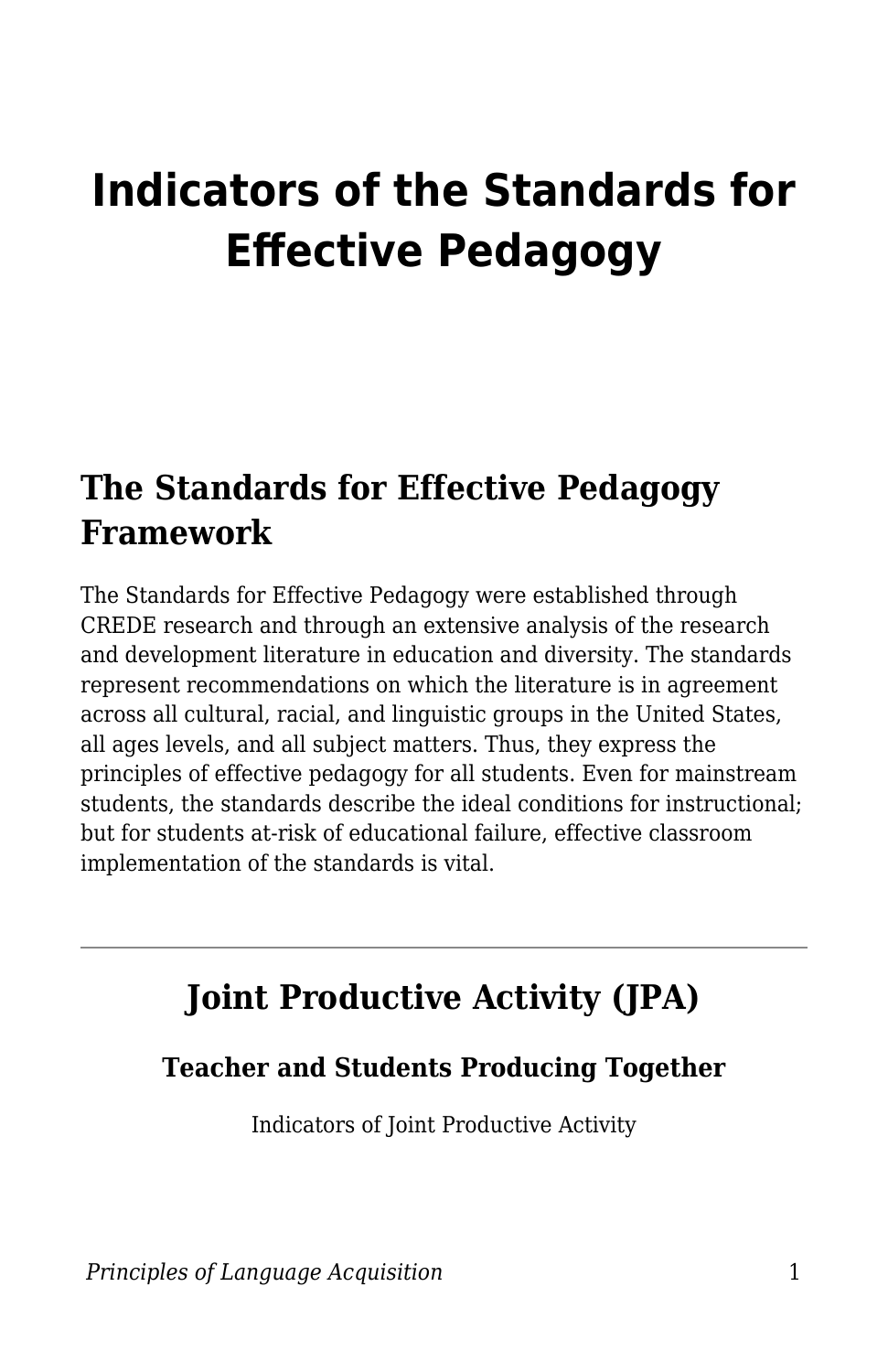### **The Teacher:**

- designs instructional activities requiring student collaboration to accomplish a joint product.
- matches the demands of the joint productive activity to the time available for accomplishing them.
- arranges classroom seating to accommodate students' individual and group needs to communicate and work jointly.
- participates with students in joint productive activity.
- organizes students in a variety of groupings, such as by friendship, mixed academic ability, language, project, or interests, to promote interaction.
- plans with students how to work in groups and move from one activity to another, such as from large group introduction to small group activity, for clean-up, dismissal, and the like.
- manages student and teacher access to materials and technology to facilitate joint productive activity.
- monitors and supports student collaboration in positive ways.

# **Language and Literacy Development (LLD)**

#### **Developing Language and Literacy Across the Curriculum**

Indicators of Language and Literacy Development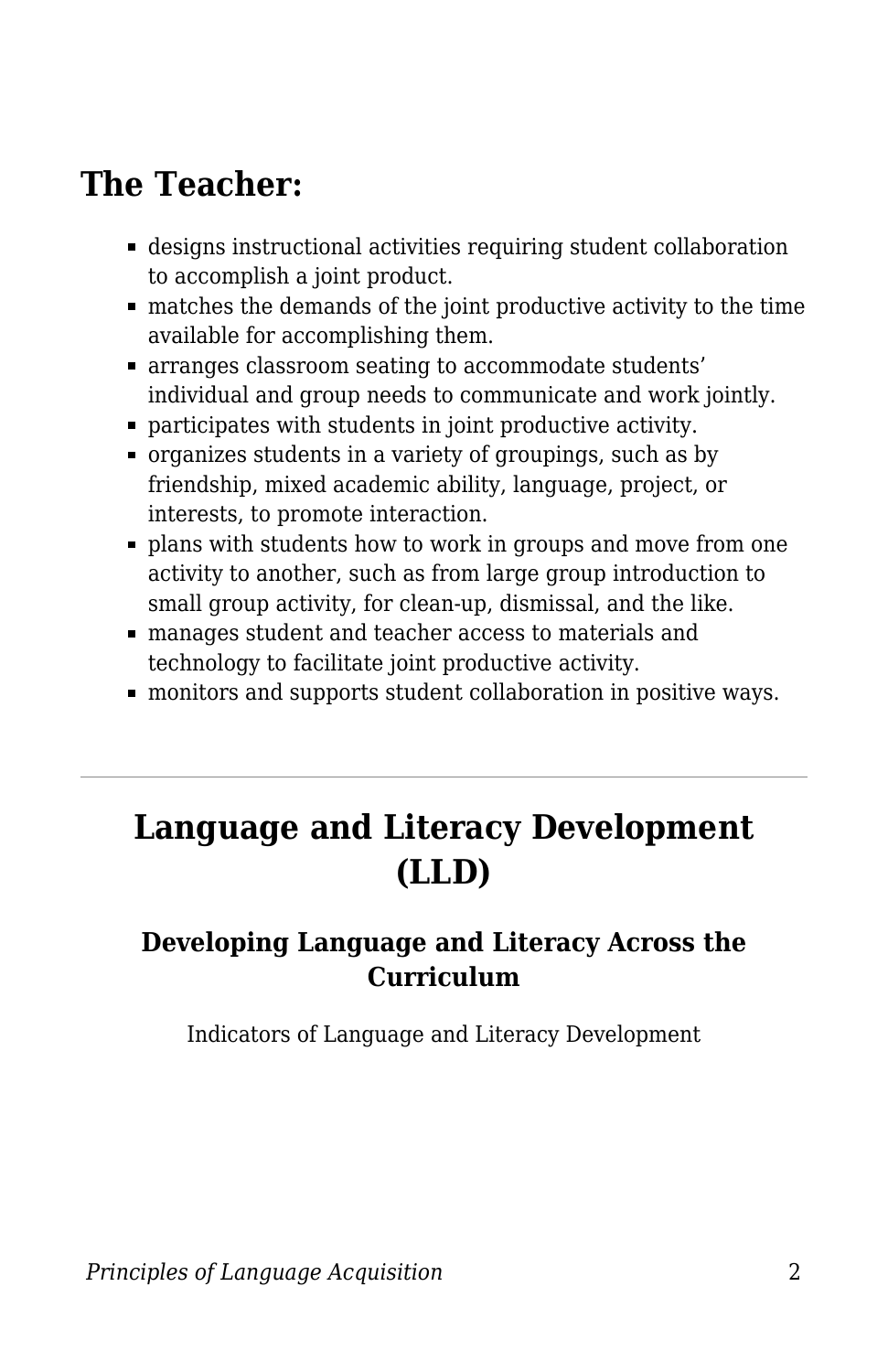### **The Teacher:**

- **Example 1** listens to students talk about familiar topics such as home and community.
- responds to students' talk and questions, making "in-flight" changes during conversation that directly relate to students' comments.
- **Exercise is assists written and oral language development through** modeling, eliciting, probing, restating, clarifying, questioning, praising, etc., in purposeful conversation and writing.
- interacts with students in ways that respect students' preferences for speaking that may be different from the teacher's, such as wait-time, eye contact, turn-taking, or spotlighting.
- connects student language with literacy and content area knowledge through speaking, listening, reading, and writing activities.
- encourages students to use content vocabulary to express their understanding.
- provides frequent opportunity for students to interact with each other and the teacher during instructional activities.
- encourages students' use of first and second languages in instructional activities.

# **Contextualization (CTX)**

#### **Making Meaning: Connecting School to Students' Lives**

Indicators of Contextualization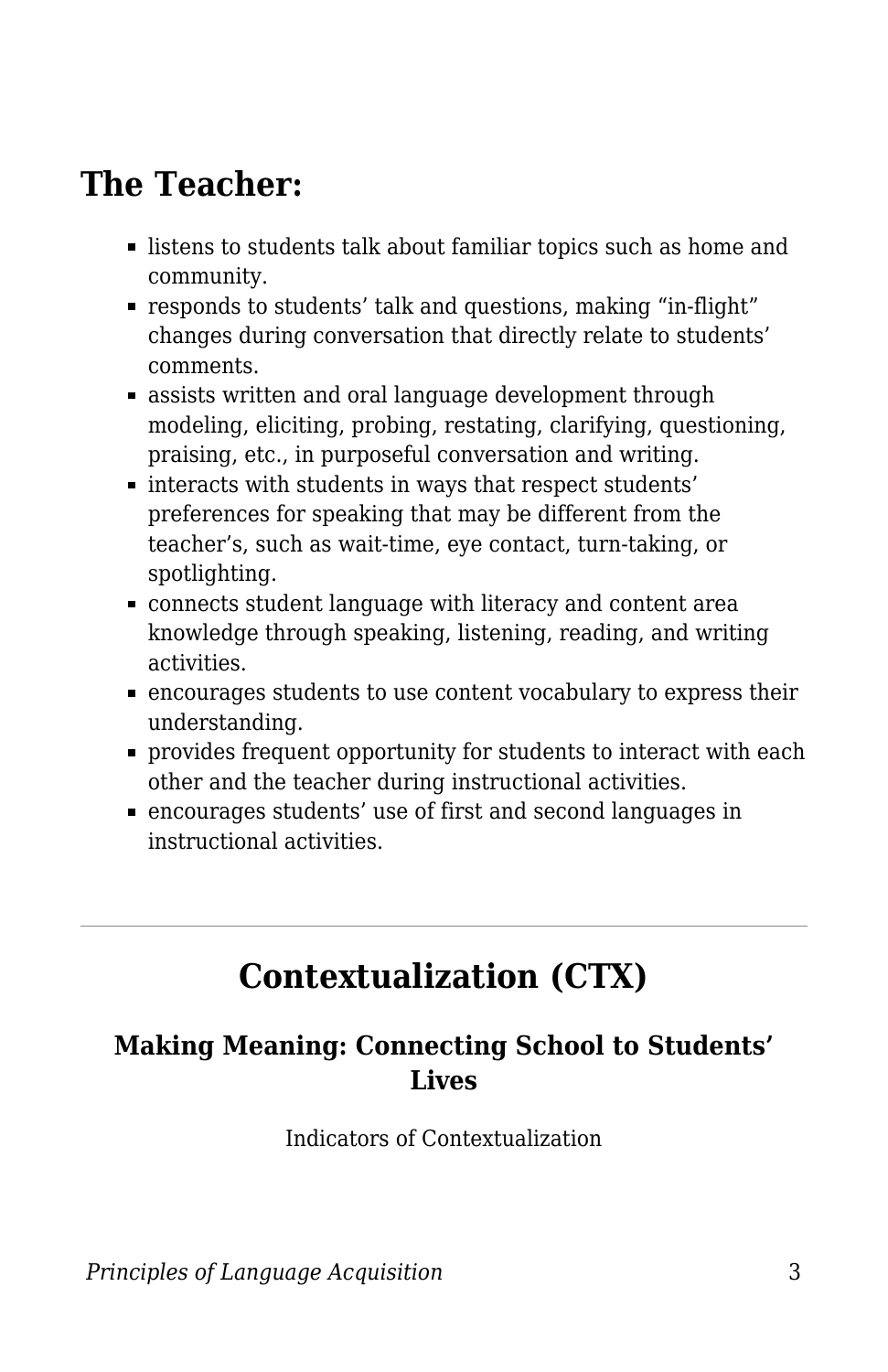# **The Teacher:**

- begins activities with what students already know from home, community, and school.
- designs instructional activities that are meaningful to students in terms of local community norms and knowledge.
- acquires knowledge of local norms and knowledge by talking to students, parents or family members, community members, and by reading pertinent documents.
- assists students to connect and apply their learning to home and community.
- plans jointly with students to design community-based learning activities.
- provides opportunities for parents or families to participate in classroom instructional activities.
- varies activities to include students' preferences, from collective and cooperative to individual and competitive.
- varies styles of conversation and participation to include students' cultural preferences, such as co- narration, call-andresponse, and choral, among others.

# **Challenging Activities (CA)**

### **Teaching Complex Thinking**

Indicators of Challenging Activities

# **The Teacher:**

- assures that students—for each instructional topic—see the whole picture as a basis for understanding the parts.
- presents challenging standards for student performance.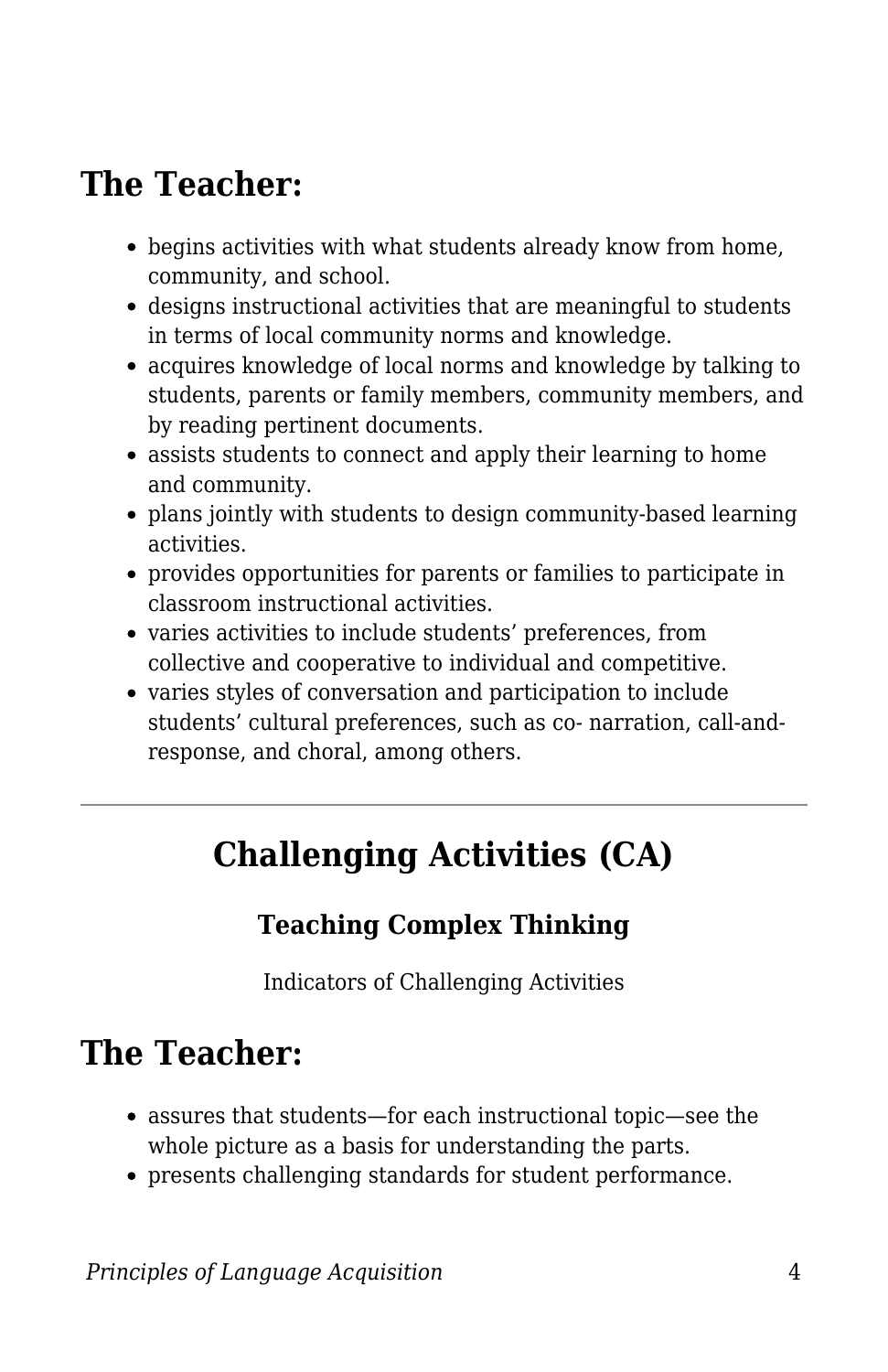- designs instructional tasks that advance student understanding to more complex levels.
- assists students to accomplish more complex understanding by building from their previous success.
- gives clear, direct feedback about how student performance compares with the challenging standards.

### **Instructional Conversation (IC)**

#### **Teaching through Conversation**

Indicators of Instructional Conversation

### **The Teacher:**

- arranges the classroom to accommodate conversation between the teacher and a small group of students on a regular and frequent basis.
- has a clear academic goal that guides conversation with students.
- ensures that student talk occurs at higher rates than teacher talk.
- guides conversation to include students' views, judgments, and rationales using text evidence and other substantive support.
- ensures that all students are included in the conversation according to their preferences.
- listens carefully to assess levels of students' understanding.
- assists students' learning throughout the conversation by questioning, restating, praising, encouraging, etc.
- guides the students to prepare a product that indicates the Instructional Conversation's goal was achieved.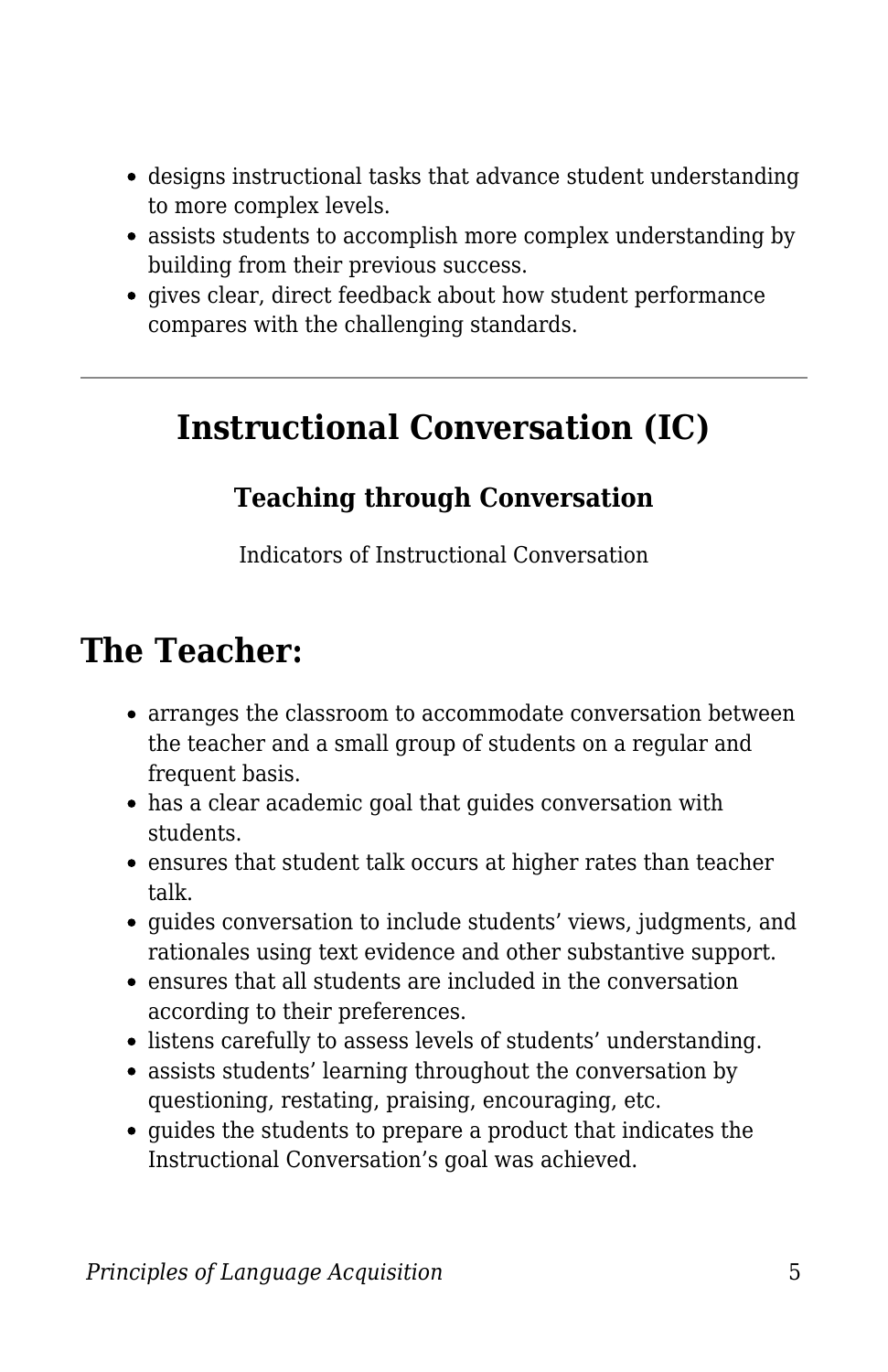#### **Source**

Center for Research on Education, Diversity & Excellence (CREDE). Reprinted with permission.

#### **Adapted with permission from:**

Teemant, A. & Pinnegar, S. (2007). *Understanding Langauge Acquisition Instructional Guide.* Brigham Young University-Public School Partnership.



### **Principles of** Language **Acquisition**



**Bohdana Allman** 

Allman, B. (2019). *Principles of Language Acquisition*.